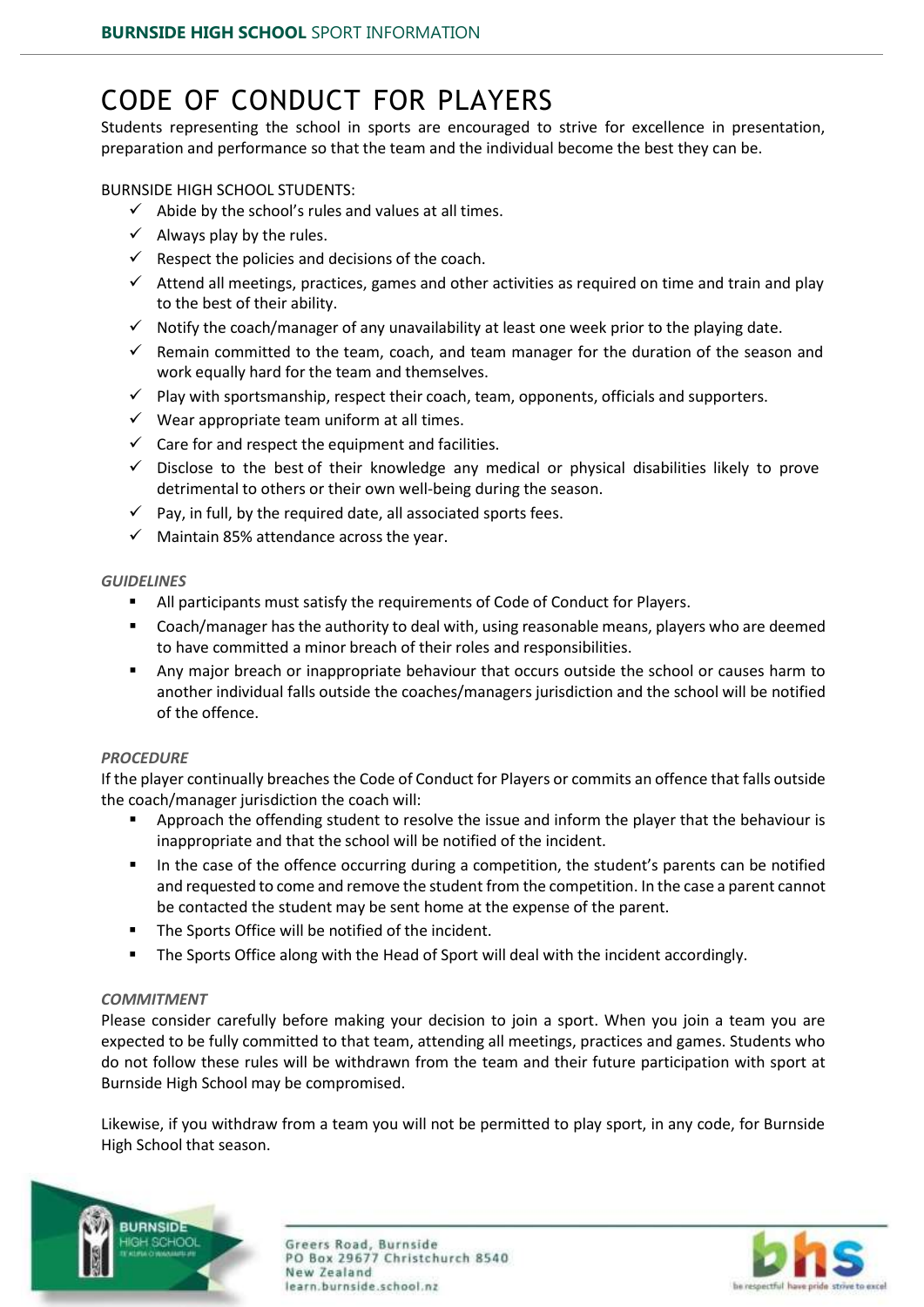## CODE OF CONDUCT FOR PARENTS

#### *CODE OF CONDUCT FOR PARENTS, SPECTATORS AND SUPPORTERS:*

Parents are the most influential role models in their children's lives. Expected behaviour is to:

- $\checkmark$  Be a positive role model for their child and encourage sportsmanship by showing respect and courtesy, and by demonstrating positive support for all players, coaches and officials regardless of the game's outcome.
- $\checkmark$  Demand that children follow the rules and treat other players, coaches, officials and spectators with respect.
- $\checkmark$  Respect the policies and decisions made by the coach or school.
- $\checkmark$  Recognise and value the importance of volunteer coaches who give their time and resources to provide recreational activities and opportunities for students.
- $\checkmark$  Let the coach do their job and refrain from distracting players by telling them what to do.
- $\checkmark$  Remain outside the field of play, away from coaches, and within the designated spectators' area (where provided).
- $\checkmark$  Respect officials' decisions and teach young people to do the same. Issues to be raised through the appropriate channels and not by questioning the official's judgment and honesty in public.
- $\checkmark$  Emphasise skill development and practice by encouraging continued effort.
- $\checkmark$  Go through the TIC or Sports Office to deal with any issues.

Failure to abide by the aforementioned rules and guidelines may be subject to the following disciplinary action:

- Verbal warning by a designated official
- **•** Written warning
- Removal of the parent/caregiver's child from sport

# STUDENT/PARENT AGREEMENT

BHS is committed to promoting and supporting student participation in sport. The purpose of the Player and Parent Code of Conducts is to ensure that students (together with their parents, caregivers and supporters) are fully informed as to the requirements of participation in sporting activities at Burnside High School.

By signing the agreement the *student and parent/ caregiver* are agreeing:

- To abide by the *Code of Conduct for Players and Parents/Caregivers*.
- To pay all sports specific fees associated with the student's participation in a particular sport/ sporting tournament or have made payment arrangements with the school.
- Parents and caregivers are expected to pay sports fees in full prior to the season commencing. If a student is unable to meet their sports commitment and needs to pull out within the first two weeks of the season a partial refund will be offered.



Greers Road, Burnside PO Box 29677 Christchurch 8540 New Zealand learn.burnside.school.nz